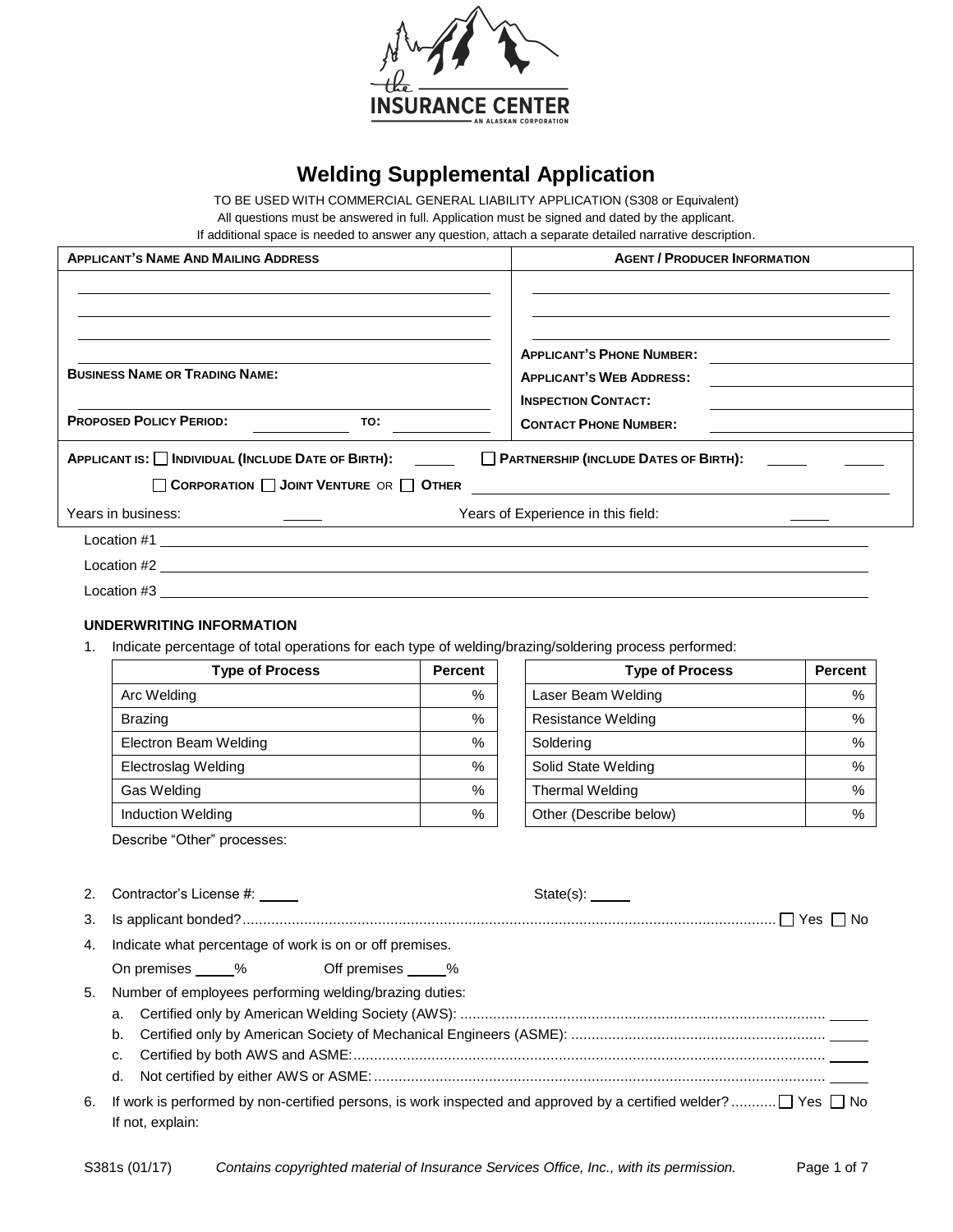7. Indicate percentage of annual receipts for each type of work performed:

| <b>Type of Work</b>                        | Percentage | <b>Type of Work</b>                         | Percenta      |
|--------------------------------------------|------------|---------------------------------------------|---------------|
| Aircraft/Aviation/Aeronautics/Aerospace    | $\%$       | Machinery or Equipment*                     | $\frac{0}{0}$ |
| <b>Aluminum Containers</b>                 | $\%$       | Manufacturing*                              | $\frac{0}{0}$ |
| Amusement Devices* - mechanical            | %          | <b>Metal Erection:</b>                      |               |
| <b>Amusement Rides</b>                     | %          | <b>Balconies or Handrails</b>               | %             |
| Any Operations In, On, Over or Under       | $\%$       | Catwalks                                    | %             |
| Water                                      |            | Decorative or Artistic                      | $\%$          |
| Automobile/Truck/Bus:                      |            | <b>Staircases</b>                           | $\%$          |
| Accessories, Bins, Racks                   | %          | Structural                                  | $\frac{0}{0}$ |
| <b>Bumpers, Trailer Hitches</b>            | $\%$       | Nonstructural                               | $\%$          |
| Frame, Chassis or Axel Work                | %          | <b>Outside Iron Work - Frame Structures</b> | $\%$          |
| Roll Bars or Safety Cages                  | %          | Standpipes, Water Towers or Silos           | %             |
| Other* (Describe below)                    | $\%$       | <b>Nuclear Power Generation Plants</b>      | %             |
| Bleachers:                                 |            | Off Shore Work*                             | %             |
| Permanent                                  | %          | Oil or Gas Work:                            |               |
| Portable                                   | $\%$       | Over-The-Hole                               | $\frac{0}{0}$ |
| <b>Bridges</b>                             | $\%$       | Drilling Derricks or Rigs                   | %             |
| <b>Building Construction (Structural)</b>  |            | Gas Tanks, Lines or Pipes                   | %             |
| One to Three Stories                       | $\%$       | Refineries                                  | $\%$          |
| <b>Over Three Stories</b>                  | %          | <b>Petrochemical Plants</b>                 | %             |
| Caisson or Cofferdam Work                  | %          | Playground Equipment                        | %             |
| <b>Chemical or Petrochemical Plants</b>    | %          | Pipeline or Process Piping:                 |               |
| Contractors Equipment*                     | $\%$       | Chemical (Non-Petrochemical)                | %             |
| Conveyor Systems:                          |            | Gas (LPG, Natural, etc.)                    | %             |
| Used in Mining                             | $\%$       | Food or Beverage Processing                 | $\frac{0}{0}$ |
| Other than Mining                          | %          | Gasoline or Oil                             | $\%$          |
| Cranes                                     | %          | Water                                       | $\%$          |
| <b>Custom-built Trailers</b>               | %          | Other* (Describe below)                     | %             |
| Cutting of Scrap for Salvage or Recycling  | $\%$       | <b>Pressure Vessels</b>                     |               |
| <b>Demolition Operations</b>               | %          | <b>Boilers</b>                              | $\%$          |
| Fabrication                                | $\%$       | Oxygen Cylinders                            | $\%$          |
| Farm Equipment*                            | %          | <b>Steam Pipes</b>                          | $\frac{0}{0}$ |
| Fences or Gates                            | $\%$       | Welding Gas Cylinders                       | $\frac{0}{0}$ |
| Forklift or Lift Truck Repair              | $\%$       | Other* (Describe below)                     | $\%$          |
| Furniture                                  | %          | Railroad Work                               | %             |
| Grain Bins, Silos, Elevators or Feed Mills | $\%$       | <b>Recreational Vehicles</b>                |               |
| Guardrail Erection or Repair               | $\%$       | <b>ATVs</b>                                 | %             |
| Hoists                                     | %          | Go-Karts                                    | $\%$          |
| Ladders                                    | %          | Snowmobiles                                 | %             |
| Large Equipment*                           | $\%$       | <b>Motorized Trailers</b>                   | $\%$          |
| "Live Line" Process Piping                 | %          | <b>Travel Trailers</b>                      | %             |
| Logging Equipment                          | $\%$       | Other* (Describe below)                     | $\%$          |

| <b>Type of Work</b>                    | Percentage    | <b>Type of Work</b>                    |
|----------------------------------------|---------------|----------------------------------------|
| raft/Aviation/Aeronautics/Aerospace    | $\%$          | Machinery or Equipment*                |
| ninum Containers                       | $\%$          | Manufacturing*                         |
| isement Devices* - mechanical          | %             | <b>Metal Erection:</b>                 |
| <b>isement Rides</b>                   | $\%$          | <b>Balconies or Handrails</b>          |
| Operations In, On, Over or Under       | %             | Catwalks                               |
|                                        |               | Decorative or Artistic                 |
| mobile/Truck/Bus:                      |               | <b>Staircases</b>                      |
| Accessories, Bins, Racks               | %             | Structural                             |
| <b>Bumpers, Trailer Hitches</b>        | $\%$          | Nonstructural                          |
| Frame, Chassis or Axel Work            | %             | Outside Iron Work - Frame Structures   |
| Roll Bars or Safety Cages              | %             | Standpipes, Water Towers or Silos      |
| Other* (Describe below)                | %             | <b>Nuclear Power Generation Plants</b> |
| :chers                                 |               | Off Shore Work*                        |
| Permanent                              | $\frac{0}{0}$ | Oil or Gas Work:                       |
| Portable                               | $\%$          | Over-The-Hole                          |
|                                        | %             | Drilling Derricks or Rigs              |
| ding Construction (Structural)         |               | Gas Tanks, Lines or Pipes              |
| One to Three Stories                   | %             | Refineries                             |
| <b>Over Three Stories</b>              | %             | <b>Petrochemical Plants</b>            |
| son or Cofferdam Work                  | %             | Playground Equipment                   |
| mical or Petrochemical Plants          | $\%$          | Pipeline or Process Piping:            |
| tractors Equipment*                    | $\%$          | Chemical (Non-Petrochemical)           |
| veyor Systems:                         |               | Gas (LPG, Natural, etc.)               |
| Used in Mining                         | $\%$          | Food or Beverage Processing            |
| Other than Mining                      | %             | Gasoline or Oil                        |
|                                        | %             | Water                                  |
| tom-built Trailers                     | %             | Other* (Describe below)                |
| ing of Scrap for Salvage or Recycling  | $\%$          | <b>Pressure Vessels</b>                |
| nolition Operations                    | $\%$          | <b>Boilers</b>                         |
| rication                               | %             | Oxygen Cylinders                       |
| n Equipment*                           | $\%$          | <b>Steam Pipes</b>                     |
| ces or Gates                           | $\%$          | <b>Welding Gas Cylinders</b>           |
| lift or Lift Truck Repair              | %             | Other* (Describe below)                |
|                                        | $\%$          | Railroad Work                          |
|                                        |               |                                        |
| n Bins, Silos, Elevators or Feed Mills | %             | <b>Recreational Vehicles</b>           |
| rdrail Erection or Repair              | %             | <b>ATVs</b>                            |
|                                        | %             | Go-Karts                               |
|                                        | %             | Snowmobiles                            |
| e Equipment*                           | $\%$          | <b>Motorized Trailers</b>              |
| <b>Example 1</b> Process Piping        | %             | <b>Travel Trailers</b>                 |
| ging Equipment                         | $\%$          | Other* (Describe below)                |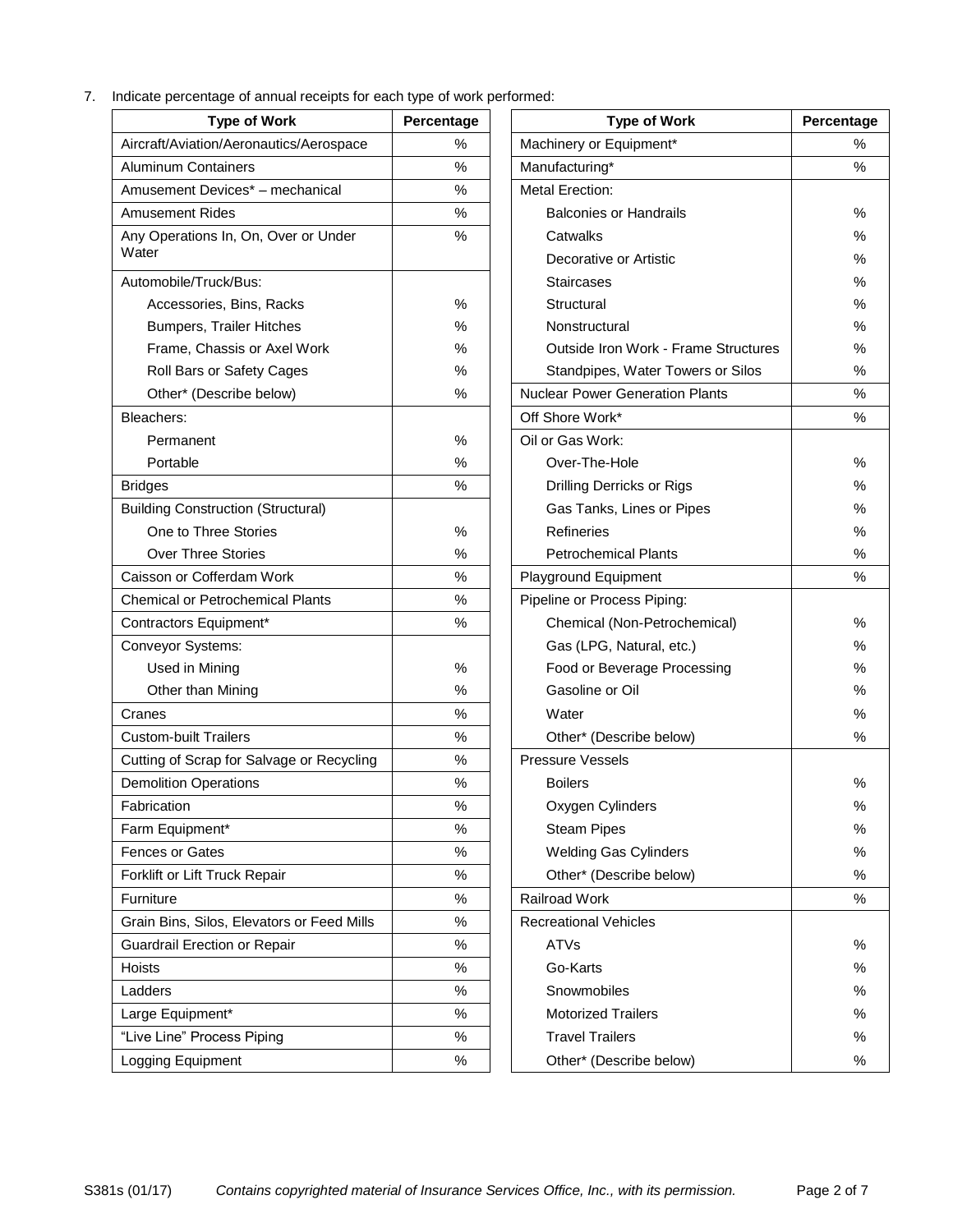7. Indicate percentage of annual receipts for each type of work performed (continued):

| <b>Type of Work</b>          | Percentage | <b>Type of Work</b>                         | Percenta      |
|------------------------------|------------|---------------------------------------------|---------------|
| <b>Refineries</b>            | %          | Towers                                      |               |
| Scaffolding/ Catwalks        | %          | 100 ft. in height and under                 | $\frac{0}{0}$ |
| <b>Security Doors</b>        | %          | Greater than 100 ft. in height              | $\frac{0}{0}$ |
| Ship, Boat or Yacht Building | %          | Trailer Hitch Manufacturing. or Fabricating | $\frac{0}{0}$ |
| Tanks:                       |            | <b>Window Bars or Guards</b>                | $\frac{0}{0}$ |
| Pressurized                  | %          | Other* (Describe below)                     | $\frac{0}{0}$ |
| Non-Pressurized              | %          |                                             |               |

| Percentage | <b>Type of Work</b>                         | Percentage |
|------------|---------------------------------------------|------------|
| %          | Towers                                      |            |
| %          | 100 ft. in height and under                 | %          |
| $\%$       | Greater than 100 ft. in height              | %          |
| $\%$       | Trailer Hitch Manufacturing. or Fabricating | $\%$       |
|            | <b>Window Bars or Guards</b>                | %          |
| %          | Other* (Describe below)                     | %          |
|            |                                             |            |

Describe "Other" work and explain in detail any operation indicated by an asterisk (\*) above:

#### 8. Total annual:

9. What is the end-use of items being welded (industries used in, specific customers, end result, exposure)?

| If yes: |                                                               |
|---------|---------------------------------------------------------------|
|         |                                                               |
|         |                                                               |
|         |                                                               |
|         | d. Describe the types of products fabricated or manufactured: |

| 12. Describe site preparation procedures taken to prevent fire losses and injuries to others: |  |
|-----------------------------------------------------------------------------------------------|--|

| If yes: |  |
|---------|--|
|         |  |
|         |  |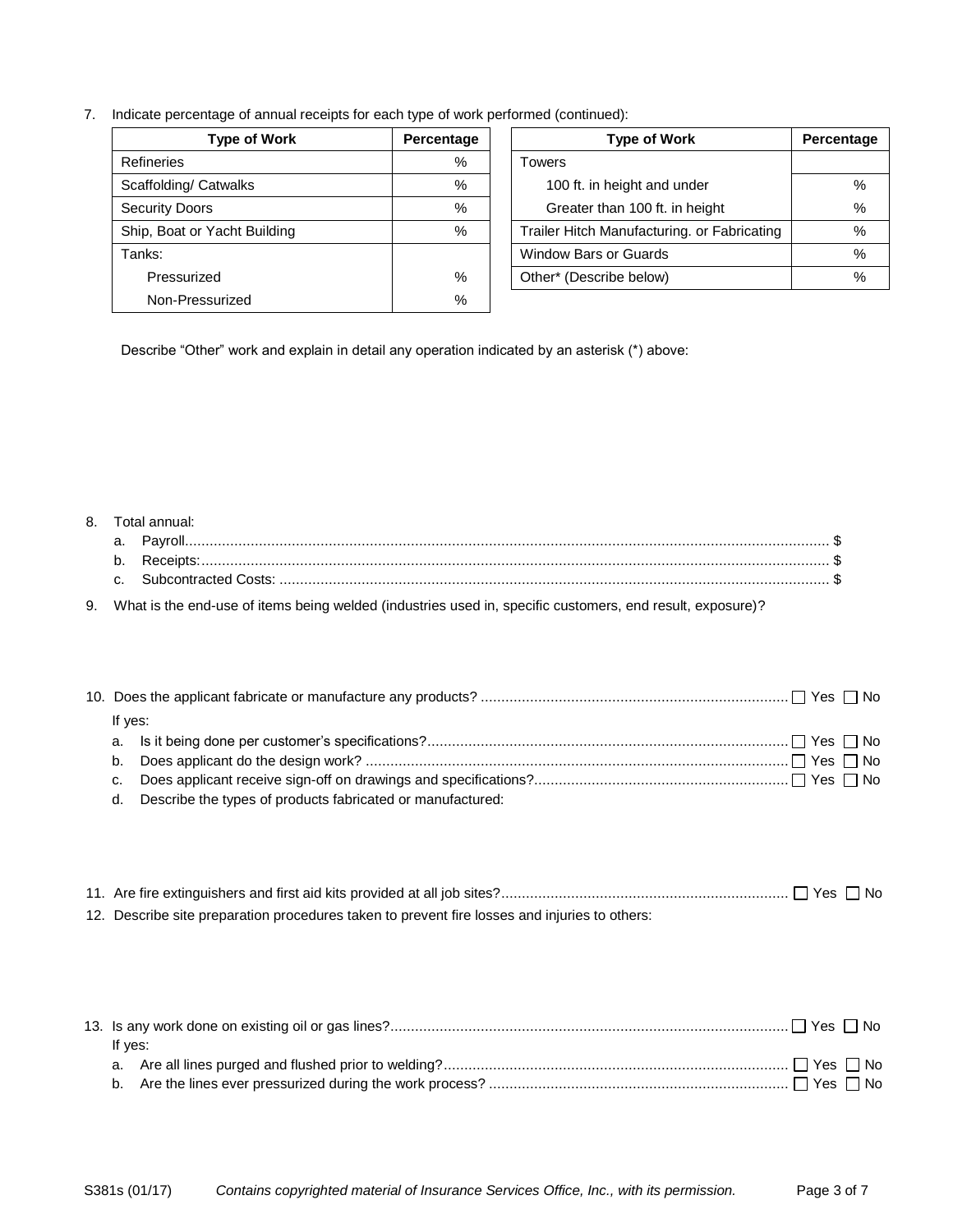| <b>UNDERWRITING INFORMATION (Continued)</b> |
|---------------------------------------------|
|                                             |
|                                             |
|                                             |
|                                             |
| 16. Does applicant:                         |
|                                             |
| b.                                          |
|                                             |
|                                             |
|                                             |
| 18. How are welding tanks secured?          |

| If yes:                                  |  |
|------------------------------------------|--|
|                                          |  |
|                                          |  |
| c. Describe types of work subcontracted: |  |
|                                          |  |

| 23. Does applicant have any of the following types of machinery? |                                      |  |
|------------------------------------------------------------------|--------------------------------------|--|
|                                                                  |                                      |  |
|                                                                  |                                      |  |
|                                                                  |                                      |  |
|                                                                  |                                      |  |
|                                                                  | If yes, described how they are used: |  |

| 25. Contractual Agreements: |                                                                                                                               |  |
|-----------------------------|-------------------------------------------------------------------------------------------------------------------------------|--|
| a.                          | Does the applicant use a standard client contract, which outlines applicant's specific responsibilities? $\Box$ Yes $\Box$ No |  |
| b.                          |                                                                                                                               |  |
|                             | If yes, explain:                                                                                                              |  |
| c.                          |                                                                                                                               |  |
|                             | If yes, explain:                                                                                                              |  |
| d.                          | Does applicant assume, by contractor or verbally, responsibility for any injury                                               |  |
|                             | If yes, explain:                                                                                                              |  |
| 26. Attach:                 |                                                                                                                               |  |

- a. Any descriptive advertising literature.
- b. Copy of applicants' standard contract with customers and subcontractors.
- c. Copies of all agreements in which the applicant has assumed liability.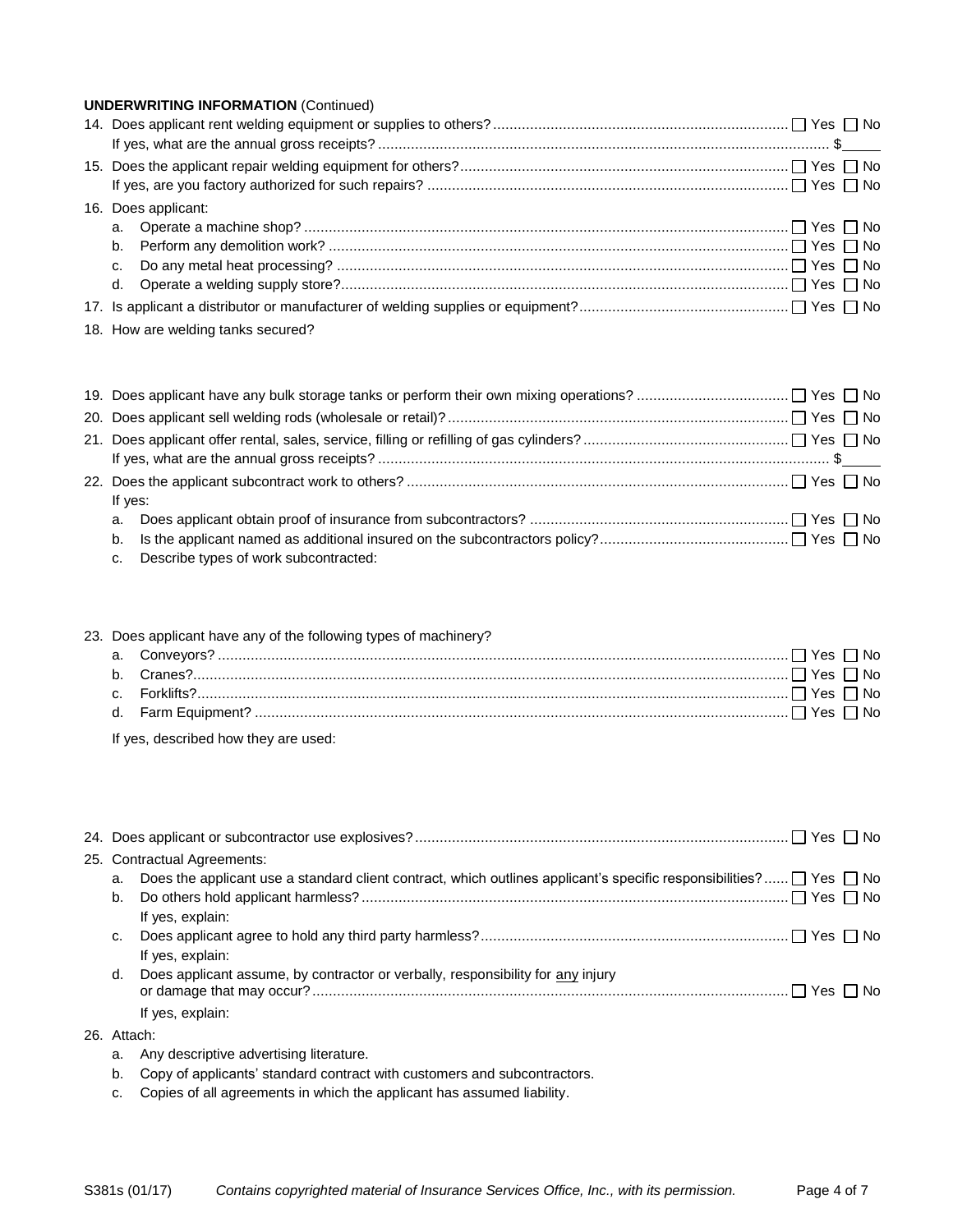# **PLEASE READ BELOW AND COMPLETE SIGNATURE BLOCK ON LAST PAGE**

I have reviewed this application for accuracy before signing it. As a condition precedent to coverage, I hereby state that the information contained herein is true, accurate and complete and that no material facts have been omitted, misrepresented or misstated. I know of no other claims or lawsuits against the applicant and I know of no other events, incidents or occurrences which might reasonably lead to a claim or lawsuit against the applicant. I understand that this is an application for insurance only and that completion and submission of this application does not bind coverage with any insurer.

**IMPORTANT NOTICE:** As part of our underwriting procedure, a routine inquiry may be made to obtain applicable information concerning character, general reputation, personal characteristics, and mode of living. Upon written request, additional information as to the nature and scope of the report, if one is made, will be provided.

# **FRAUD STATEMENT – FOR THE STATE(S) OF:**

# **Alabama, Arkansas, Louisiana**, **Maryland, Rhode Island, Texas**, **West Virginia**:

**NOTICE:** Any person who knowingly (For Maryland add: *or willfully*) presents a false or fraudulent claim for payment of a loss or benefit or who knowingly (For Maryland add: *or willfully*) presents false information in an application for insurance is guilty of a crime and may be subject to (For Alabama add: *restitution,*) fines and confinement in prison (For Alabama add: *or any combination thereof*).

# **Alaska**

A person who knowingly and with intent to injure, defraud, or deceive an insurance company files a claim containing false, incomplete, or misleading information may be prosecuted under state law.

# **Arizona**

For your protection Arizona law requires the following statement to appear on this form. Any person who knowingly presents a false or fraudulent claim for payment of a loss is subject to criminal and civil penalties.

# **California**

For your protection, California law requires the following to appear on this form. Any person who knowingly presents false or fraudulent claim for the payment of a loss is guilty of a crime and may be subject to fines and confinement in state prison.

#### **Colorado**

It is unlawful to knowingly provide false, incomplete, or misleading facts or information to an insurance company for the purpose of defrauding or attempting to defraud the company. Penalties may include imprisonment, fines, denial of insurance and civil damages. Any insurance company or agent of an insurance company who knowingly provides false, incomplete, or misleading facts or information to a policyholder or claimant for the purpose of defrauding or attempting to defraud the policyholder or claimant with regard to a settlement or award payable for insurance proceeds shall be reported to the Colorado Division of Insurance within the Department of Regulatory Agencies.

# **Connecticut, Georgia, Hawaii, Illinois, Missouri, Montana, North Carolina, North Dakota, South Carolina, South Dakota, Wisconsin:**

Any person who knowingly presents a false or fraudulent claim for payment of a loss or benefit or knowingly presents false information in an application for insurance is guilty of a crime and may be subject to fines and confinement in prison.

#### **Delaware, Idaho:**

Any person who knowingly, and with intent to (For Delaware add: *injure*) defraud or deceive any insurance company, files a statement of claim containing any false, incomplete, or misleading information is guilty of a felony.

# **District of Columbia**

**WARNING**: It is a crime to provide false or misleading information to an insurer for the purpose of defrauding the insurer or any other person. Penalties include imprisonment and/or fines. In addition, an insurer may deny insurance benefits if false information materially related to a claim was provided by the applicant.

#### **Florida**

Any person who knowingly and with intent to injure, defraud or deceive any insurer files a statement of claim containing any false, incomplete, or misleading information is guilty of a felony of the third degree.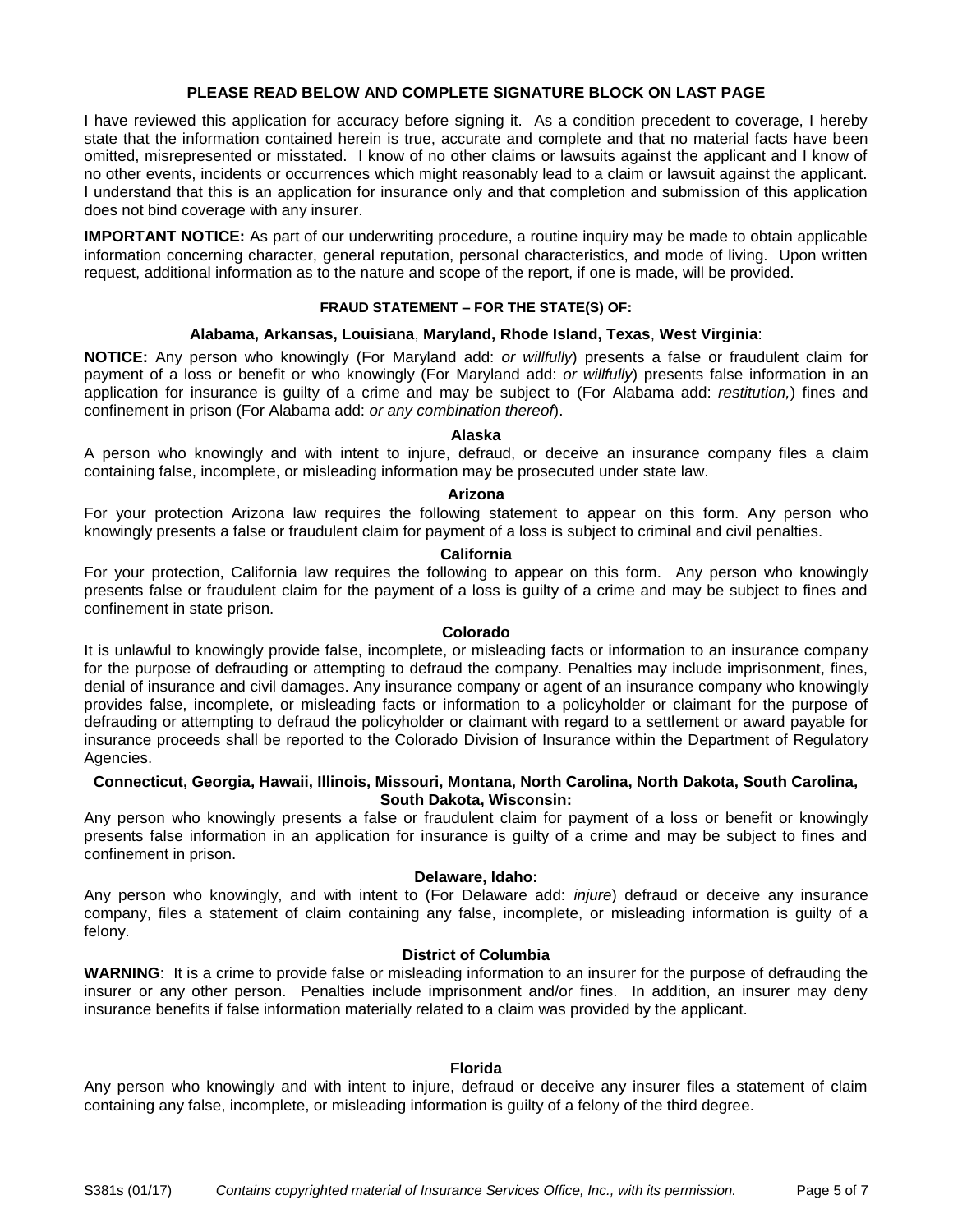#### **Indiana**

Any person who knowingly and with intent to defraud an insurer files a statement of claim containing any false, incomplete, or misleading information commits a felony.

#### **Kansas**

Any person who, knowingly and with intent to defraud, presents, causes to be presented or prepares with knowledge or belief that it will be presented to or by an insurer, purported insurer, broker or any agent thereof, any written, electronic, electronic impulse, facsimile, magnetic, oral, or telephonic communication or statement as part of, or in support of, an application for the issuance of, or the rating of an insurance policy for personal or commercial insurance, or a claim for payment or other benefit pursuant to an insurance policy for commercial or personal insurance which such person knows to contain materially false information concerning any fact material thereto; or conceals, for the purpose of misleading, information concerning any fact material thereto commits a fraudulent insurance act.

#### **Kentucky**

Application Forms: Any person who knowingly and with intent to defraud any insurance company or other person files an application for insurance containing any materially false information or conceals, for the purpose of misleading, information concerning any fact material thereto commits a fraudulent insurance act, which is a crime.

# **Maine, Tennessee, Virginia, Washington:**

It is a crime to knowingly provide false, incomplete or misleading information to an insurance company for the purpose of defrauding the company. Penalties may include imprisonment, fines, or a denial of insurance benefits.

#### **Massachusetts, Nebraska, Vermont:**

Any person who knowingly and with intent to defraud any insurance company or another person files an application for insurance or statement of claim containing any materially false information, or conceals for the purpose of misleading information concerning any fact material thereto, may be committing a fraudulent insurance act, which may be a crime and may subject the person to criminal and civil penalties.

#### **Minnesota**

A person who files a claim with intent to defraud or helps commit a fraud against an insurer is guilty of a crime.

#### **New Hampshire**

Any person who, with a purpose to injure, defraud or deceive any insurance company, files a statement of claim containing any false, incomplete, or misleading information is subject to prosecution and punishment for insurance fraud, as provided in NH Rev. Stat. § 638:20.

## **New Jersey**

Application Forms: Any person who includes any false or misleading information on an application for an insurance policy is subject to criminal and civil penalties.

#### **New Mexico**

Any person who knowingly presents a false or fraudulent claim for payment of a loss or benefit or knowingly presents false information in an application for insurance is guilty of a crime and may be subject to civil fines and criminal penalties.

#### **New York**

Any person who knowingly and with intent to defraud any insurance company or other person files an application for insurance or statement of claim containing any materially false information, or conceals for the purpose of misleading, information concerning any fact material thereto, commits a fraudulent insurance act, which is a crime, and shall also be subject to a civil penalty not to exceed five thousand dollars and the stated value of the claim for each such violation.

## **Ohio**

Any person who, with intent to defraud or knowing that he is facilitating a fraud against an insurer, submits an application or files a claim containing a false or deceptive statement is guilty of insurance fraud.

#### **Oklahoma**

WARNING: Any person who knowingly, and with intent to injure, defraud or deceive any insurer, makes any claim for the proceeds of an insurance policy containing any false, incomplete or misleading information is guilty of a felony.

#### **Oregon**

Any person who knowingly presents a false or fraudulent claim for payment of a loss or benefit or knowingly presents materially false information in an application for insurance may be guilty of a crime and may be subject to fines and confinement in prison. In order for us to deny a claim on the basis of misstatements,